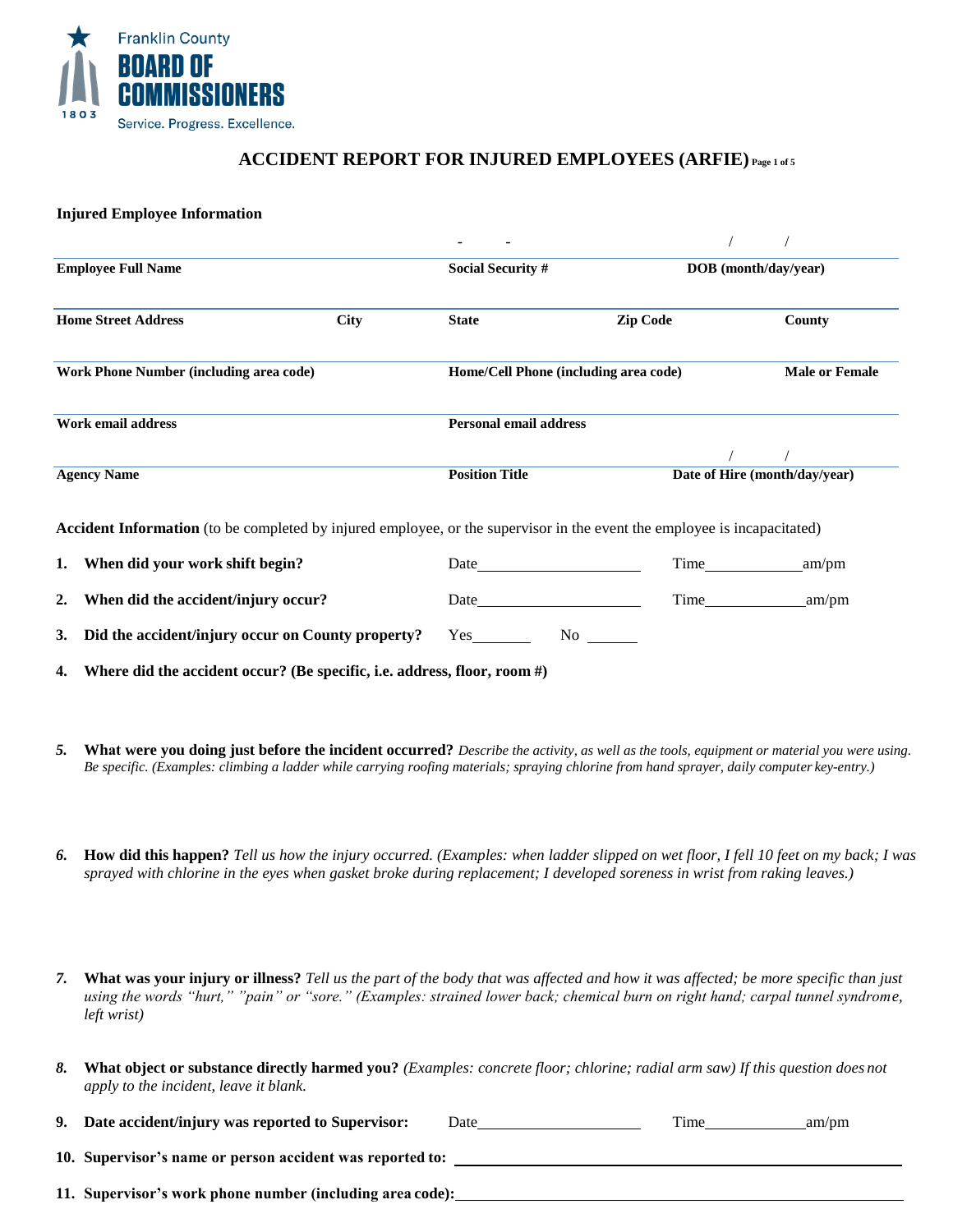

## **ACCIDENT REPORT FOR INJURED EMPLOYEES (ARFIE) Page 2 of 5**

**12. Was Medical Treatment Sought?** Yes No

**If yes, please provide the following medical provider information:**

| <b>Medical Provider Name</b> |                                                                                                                                                                                                                     | <b>Name of Practice/Hospital/Urgent Care</b> |                 | <b>Phone Number (including area code)</b> |               |
|------------------------------|---------------------------------------------------------------------------------------------------------------------------------------------------------------------------------------------------------------------|----------------------------------------------|-----------------|-------------------------------------------|---------------|
|                              | <b>City</b><br><b>Address</b>                                                                                                                                                                                       | <b>State</b>                                 | <b>Zip Code</b> |                                           | <b>County</b> |
|                              | 13. Were you treated in an emergency room?                                                                                                                                                                          |                                              | $Yes$ No $N$    |                                           |               |
|                              | 14. Did you receive treatment classified as beyond<br>first aid at the hospital/medical facility?                                                                                                                   | Yes                                          | $No \ \$        |                                           |               |
|                              | 15. Were you admitted to the hospital for an overnight<br>stay as an in -patient)?                                                                                                                                  | Yes                                          | $No \ \$        |                                           |               |
|                              | 16. Was there a death, amputation, hospitalization, or<br>loss of an eye as a result of your injury?                                                                                                                | Yes                                          | $\rm No$        |                                           |               |
|                              | If yes, please check all that apply: _____________death, _________amputation, _______hospitalization, _______loss of eye                                                                                            |                                              |                 |                                           |               |
|                              | 17. Were you injured as a result of an auto accident?                                                                                                                                                               |                                              | $Yes$ No $N$    |                                           |               |
|                              | If yes, please attach a copy of the motor vehicle accident report to this report, or send a copy of the report via fax to 614.525.5715 or<br>via email to risk@franklincountyohio.gov when the report is available. |                                              |                 |                                           |               |
|                              | 18. List the names of anyone who witnessed your accident/injury. Attached additional page(s) if necessary.                                                                                                          |                                              |                 |                                           |               |

| Witness #1 | Witness #2 |
|------------|------------|
|            |            |
| Witness #3 | Witness #4 |

#### **19. Employee Signature and Acknowledgement**

I confirm that the information supplied on this form is accurate and truthful and that the accident/injuries described herein were not self-inflicted. I understand that the Franklin County Risk Management staff will investigate the circumstances of the events/accident related to my accident/injury. Further, I understand that I am applying for benefits under the Ohio Bureau of Workers' Compensation Act. I affirm that I elect to receive compensation and benefits under the Workers' Compensation Laws to which I am entitled and I waive my right to file for and receive compensation under the laws of any other state for this claim. I request payment for compensation and/or medical benefits as allowed and I authorize direct payment(s) to my medical provider(s). I permit and authorize any provider who attends to, treats, or examines me to release medical, psychological, psychiatric, vocational, or social information that is casually or historically related to my physical or mental injuries relevant to the issues necessary for the administration of my claim to the Industrial Commission of Ohio, the Ohio Bureau of Workers' Compensation, the employer of record, and any employer authorized representatives. I understand that my previous or future Workers' Compensation claims may affect decisions made in this claim. I understand that proper administration of this claim may require parties to the claim to share this information for any and all such previous and/or future claims. The released claims information may include any record maintained in my claims files.

**Employee Printed Name Employee Signature Date**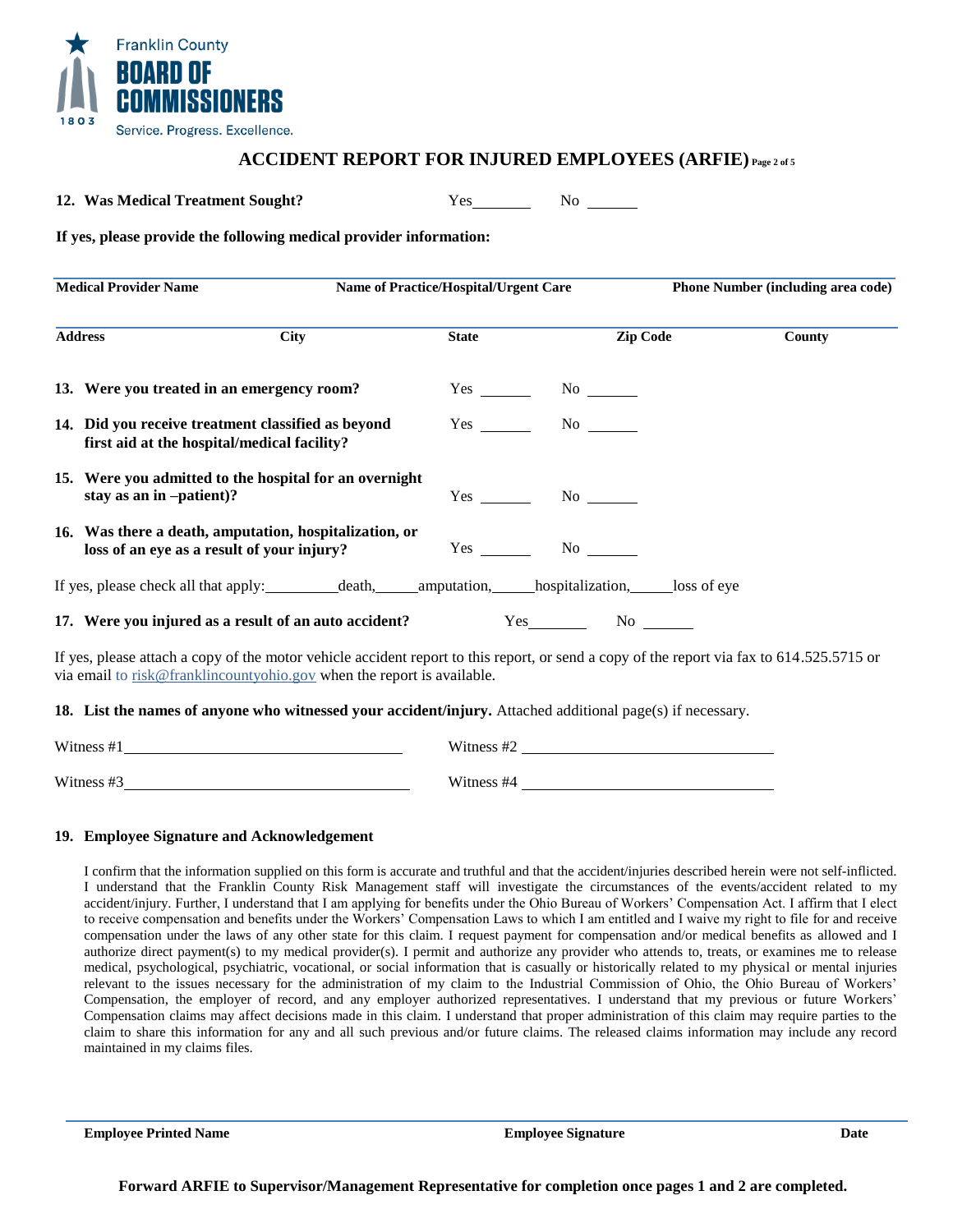

# **ACCIDENT REPORT FOR INJURED EMPLOYEES (ARFIE) Page 3 of 5**

## **Supervisor Section**

Please review pages 1 and 2 of the accident report as submitted by the employee. In the space please below provide relevant information such as additional details, comments and/or dispute of any or all of the injured employees' statements. Include details of the accident/injury as you saw it or as it was reported to you (noting who reported the accident to you).

|    | Was the injured employee able to return to work<br>the same day the accident/injury occurred? | Yes        | No. | Don't know |
|----|-----------------------------------------------------------------------------------------------|------------|-----|------------|
| 2. | Did the injured employee complete page 1 and 2?                                               | <b>Yes</b> | Nο  |            |

If no, the employee's Supervisor should fill out pages 1 and 2 of this form to the best of their ability and explain why the employee was unable to complete pages 1 and 2. Please provide as much detail as possible.

**3. Did the injury result in a death, amputation, hospitalization, or loss of an eye?** Yes No \_\_\_\_\_\_\_

**4. What is the date of death if death occurred?**

## **IF YES, PLEASE REVIEW AND EXECUTE THE PROPER REPORTING PROCEDURE LISTED WITHIN THE INJURY PACKET IMMEDIATELY!**

### **5. Injured Employee (Complete this section for each injured employee)**



# Nature of injury: (most serious one) ▢ Abrasion, scrapes ▢ Amputation ▢ Broken bone ▢ Bruise

- ▢ Burn (heat)
- ▢ Burn (chemical)
- ▢ Concussion (to the head)
- ▢ Crushing Injury
- ▢ Cut, laceration, puncture
- ▢ Hernia
- ▢ Illness
- ▢ Sprain, strain
- ▢ Damage to a body system:
- ▢ Other \_\_\_\_\_\_\_\_\_\_\_\_\_\_\_\_\_\_\_\_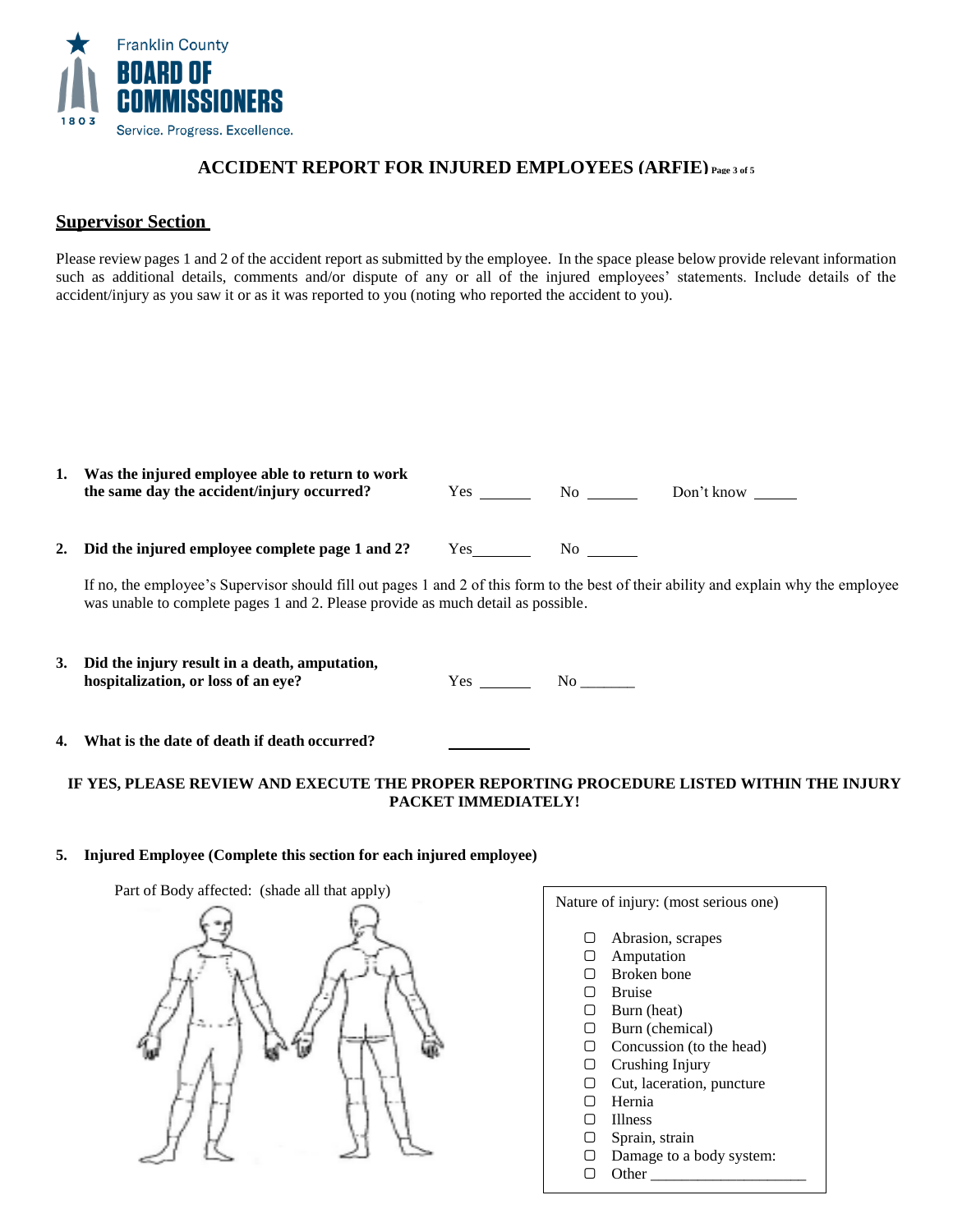

## **ACCIDENT REPORT FOR INJURED EMPLOYEES (ARFIE) Page 4 of 5**

## **6. How can future incidents be prevented:**

| <b>Supervisor's Certification and Signature</b> | As supervisor or other management representative of the injured employee, I have reviewed this accident report and confirm that<br>my statements are complete and truthful to the best of my knowledge. | Witness $#4 \_$               |  |
|-------------------------------------------------|---------------------------------------------------------------------------------------------------------------------------------------------------------------------------------------------------------|-------------------------------|--|
|                                                 |                                                                                                                                                                                                         |                               |  |
|                                                 |                                                                                                                                                                                                         |                               |  |
|                                                 |                                                                                                                                                                                                         |                               |  |
|                                                 |                                                                                                                                                                                                         |                               |  |
|                                                 | List the names of additional witnesses to the accident/injury. Provide witness statement. See page 5 of ARFIE.                                                                                          |                               |  |
|                                                 |                                                                                                                                                                                                         |                               |  |
|                                                 |                                                                                                                                                                                                         |                               |  |
| Redesign work station                           | Consideration of new policy/procedures                                                                                                                                                                  |                               |  |
|                                                 | Routinely inspect for the hazard                                                                                                                                                                        | Personal Protective Equipment |  |
| Redesign task steps                             |                                                                                                                                                                                                         |                               |  |

**If you have questions or require additional information please call (614)525-4642 or (614) 525-6629** Case No. From PERRP Log: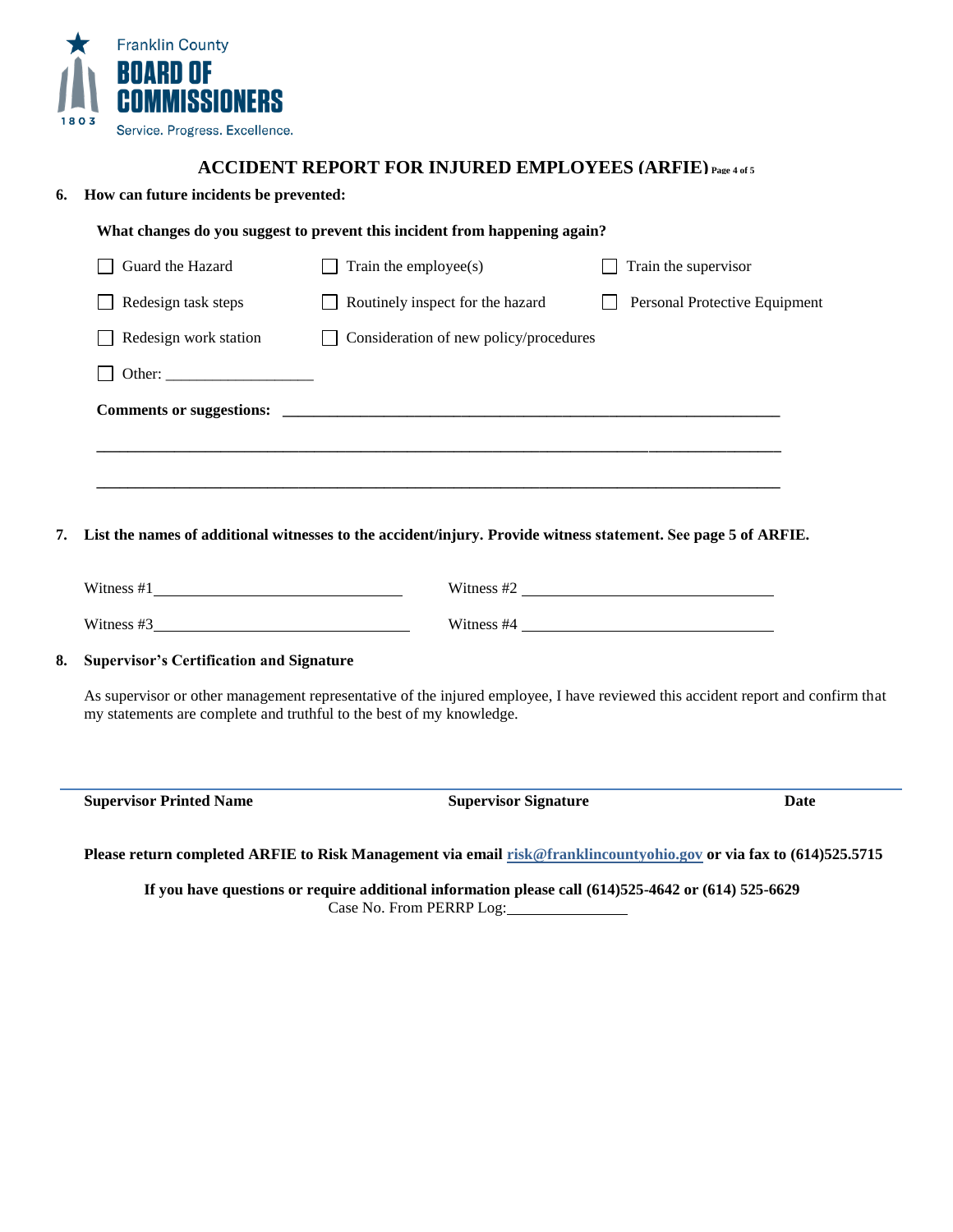

# **ACCIDENT REPORT FOR INJURED EMPLOYEES (ARFIE) Page 5 of 5**

# **Witness Statement**

| • Name of witness:                       |
|------------------------------------------|
|                                          |
| • Date of incident:<br>Time of incident: |

- 1. What were you (the witness) doing at the time of the incident?
- 2. How and when did you become aware of the incident?
- 3. What did you hear at the time of the incident?
- 4. Describe what you saw at the time of the incident:
- 5. Who else was present?
- 6. Please relate any additional information you have pertaining to the incident:

Witness's signature: \_\_\_\_\_\_\_\_\_\_\_\_\_\_\_\_\_\_\_\_\_\_\_\_\_\_\_\_\_\_\_ Date signed: \_\_\_\_\_\_\_\_\_\_\_\_\_\_\_\_\_\_\_\_\_\_\_\_\_\_\_\_\_\_\_\_\_\_\_\_\_\_

**Please return completed ARFIE to Risk Management via email [risk@franklincountyohio.gov](mailto:risk@franklincountyohio.gov) or via fax to (614) 525-5715. If you have questions or require additional information please call (614) 525-4642 or (614) 525-6629**